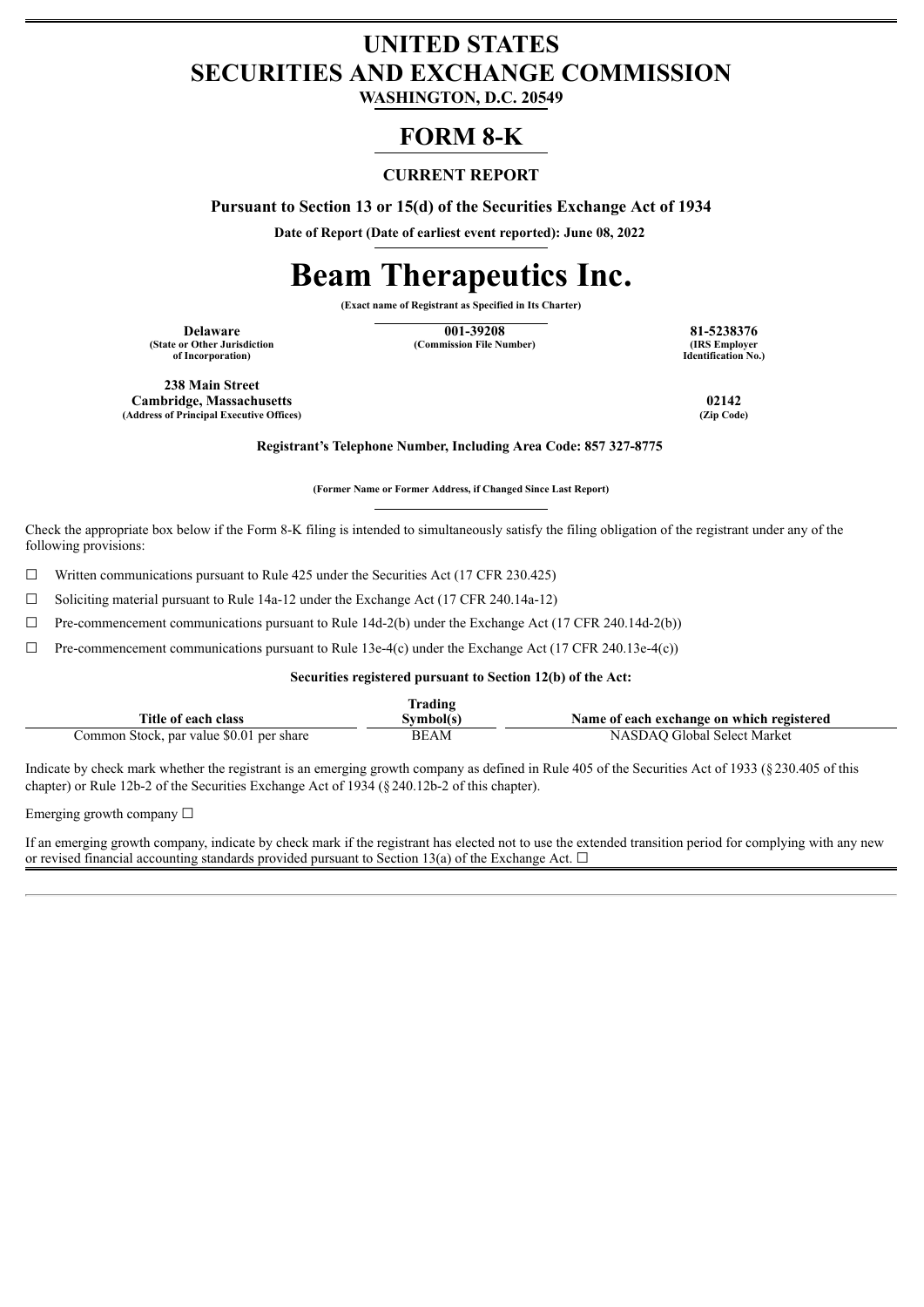#### **Item 5.07 Submission of Matters to a Vote of Security Holders.**

On June 8, 2022, Beam Therapeutics Inc. (the "Company") held its 2022 annual meeting of stockholders (the "Annual Meeting"). The following are the voting results for the proposals considered and voted upon at the Annual Meeting, all of which were described in the Company's Definitive Proxy Statement filed with the U.S. Securities and Exchange Commission on April 22, 2022 (the "Proxy Statement").

Proposal 1 – Each of the following nominees were elected as Class II directors to serve on the Company's board of directors until the Company's 2025 annual meeting of stockholders, and until their respective successors have been duly elected and qualified, based on the following votes:

| <b>Nominee</b>     | For        | Against   | <b>Abstentions</b> | <b>Broker Non-Votes</b> |
|--------------------|------------|-----------|--------------------|-------------------------|
| Mark Fishman, M.D. | 39,538,400 | 3,050,842 | 14.597             | 12,424,202              |
| Carole Ho, M.D     | 39,552,253 | 3,037,417 | 14.169             | 12,424,202              |
| Kathleen Walsh     | 40,267,444 | 2,322,120 | 14,275             | 12,424,202              |

Proposal 2 – The appointment of Deloitte & Touche LLP as the Company's independent registered public accounting firm for the Company's fiscal year ending December  $31$ , 2022 was ratified, based on the following votes:

| For        | Against   | <b>Abstentions</b> |  |
|------------|-----------|--------------------|--|
| 51,756,591 | 3,094,353 | 177,097            |  |

Proposal 3 – The compensation of the Company's named executive officers was approved, on an advisory basis, based on the following votes:

| For        | Against  | <b>\bstentions</b> | <b>Broker Non-Votes</b> |
|------------|----------|--------------------|-------------------------|
| 36,909,337 | .650,791 | 12.711<br>79,711   | 12,424,202              |

Proposal 4 – The stockholders voted to indicate, on an advisory basis, every year as the preferred frequency of stockholder advisory votes on the compensation of the Company's named executive officers, based on the following votes:

| <b>Every Year</b> | 2 Years   | 3 Years | <b>Abstentions</b> |
|-------------------|-----------|---------|--------------------|
| 39,292,270        | 3,164,472 | 107,936 | 39.161             |

Consistent with the stockholder voting results above and the recommendation of the board of directors of the Company as disclosed in the Proxy Statement, the board of directors of the Company has determined to solicit a non-binding advisory vote on the compensation of the Company's named executive officers every year until the next required stockholder vote on the frequency of such non-binding advisory vote, or until the board of directors of the Company determines that a different frequency of such non-binding advisory vote is in the best interest of the Company's stockholders.